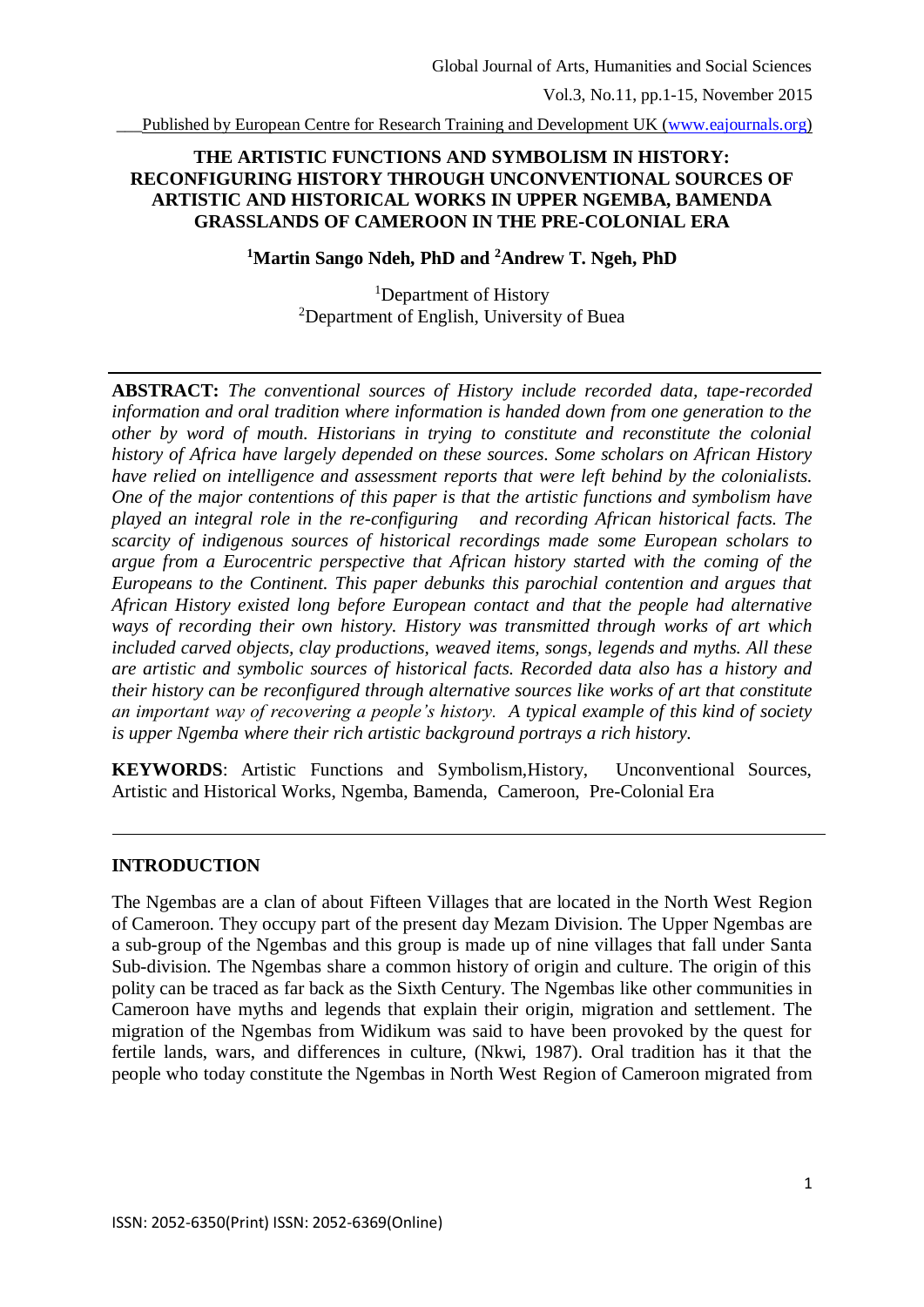\_\_\_Published by European Centre for Research Training and Development UK [\(www.eajournals.org\)](http://www.eajournals.org/)

the North East of Congo and settled in Widikum via Tadkon near Batibo and finally moved to their present location. $<sup>1</sup>$ </sup>

Legends further corroborate this position that they originated from the Bantu roots of East Africa. Even though there are different schools of thought that attempt to shed light on the origin and migration of the Ngembas, the point of convergence amongst these different schools is the fact the different views all point to a common origin of Tadkon and it is for this singular reason that the Ngembas are sometimes referred to as the Tadkon Fondoms. Tadkon is located near Aghwi about Three Kilometers South of Batibo and was a border market in the pre-colonial period that served the densely settled neighbourhood, (Chilver, et al, 1968).

From Widikum, the Ngembas migrated into the Bamenda area that they today occupy. The colonial administration met them around this location. When the British eventually took over from the Germans, they divided the Ngembas into two administrative units so as to ease administration. There was the Lower Ngemba which constitutes those villages that make up the Bamenda Central Sub-division today. These groups include Mankon, Mbatu, Chomba, Mundum, Nkwen, Banja and Mendakwe. There was also the Upper Ngemba made up of villages occupying the present day Santa Division. They include Awing, Pinyin, Njong, Akum, Alateneng, Baforchu, Mbei, Baba II and Baligham. The division into Lower and Upper Ngemba, was for purely administrative convenience because in terms of culture and artistic outlook, the people remain the same stock.

Ngemba traditional arts, like its beliefs and customs were all a typical reflection of their different socio-economic as well as political institutions. European arts in the medieval period focused on the aggrandizement and deification of the Gods as givers and takers of life while African arts were mostly linked with spiritual connotations as displayed in sculpture, music, dancing, myth and legends that attempted to explain the religious and spiritual convictions of a people.<sup>2</sup> Artistic creation in Africa has been and remains the true sensitive sign of dynamic reality of its culture.<sup>3</sup> Generally speaking, in the whole African continent art is defined by different styles varying according to the societies when keeping a common base on functional aspects. Arts is an object, but not just any kind of object, rather it can be an aesthetic object.<sup>4</sup> Britannica Online dictionary defines art as " the use of skills and imagination in the creation of aesthetic objects, environment or experience that can be shared with others".<sup>5</sup>

The traditional African Art objects were often used to express values in order to explain the cosmogony of the universe. The traditional African Art is thus a large popular encyclopedia reflecting the wisdom of the past, the scientific knowledge, and the concepts of humanity and universe; religion the everyday activities and trades; the games and leisure and above all the story of humanity creating its immortality through ages. Thus it can be observed that African Art reflects in its entirety the understanding of people, their customs and traditions and their entire civilization. Many great traditions of art have a foundation in the art of one of the great ancient civilizations: Egypt, Mesopotamia, Persia, India, China, Ancient Greece, Rome as

**.** 

<sup>&</sup>lt;sup>1</sup> Smiling Awing Cultural Heritage: Educational and Development Magazine. SOPECAM, 2010. P.9

<sup>2</sup> Basil Davidson. *African Kingdom*. Canada Times Inc, 1966, p.143

<sup>3</sup> Joseph-Marie Essomba. *L'Arts Traditionnal au Cameroun; statues et masque*. Austria, 1982, p.13.

<sup>4</sup> H.W. Janson. *History of Art*. Japan Inc. 1982. P.9

<sup>5</sup> Ploto. Stanford-edu/entries/artifact/similar 2.00pm 24/05/2011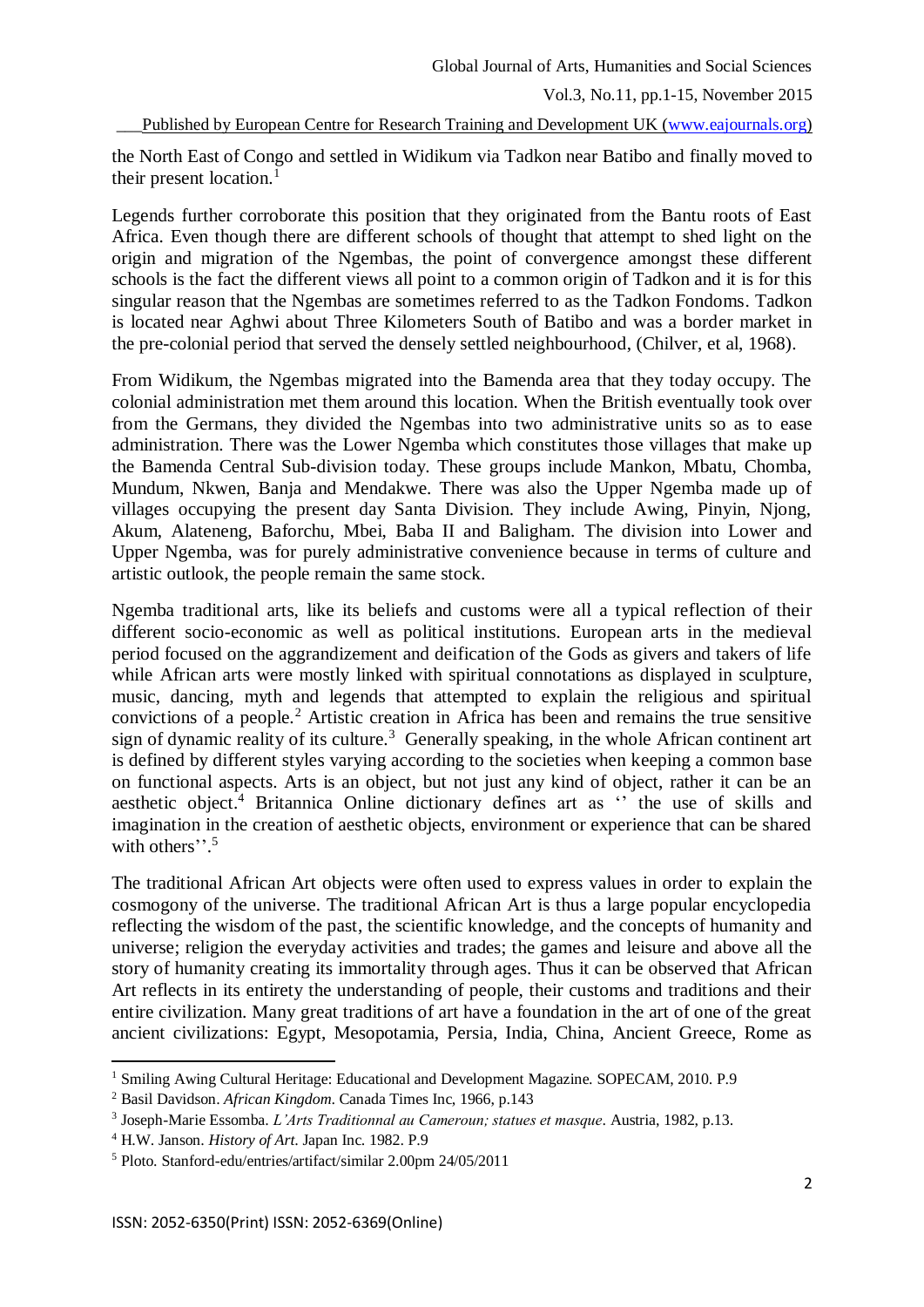Published by European Centre for Research Training and Development UK [\(www.eajournals.org\)](http://www.eajournals.org/)

well as Inca, Maya and Olmec. Each of these centers of early civilization developed a unique and characteristic style in its arts. As a result of the strength and duration of these civilizations, much of their artistic works have survived and their influence has been transmitted to different locations of the world. Long before Europeans set foot on Tropical Africa, the powerful nation of Benin had an imposing art culture in what is now Southern Nigeria. Benin did, however leave an eloquent record of their civilization in bronze plagues commissioned by the Oba to adorn the pillar of his palace.<sup>6</sup>

The Ngembas have a strong, centralized, politico-administrative and judicial system which developed during the pre-colonial period. This centralized kind of political organization was enshrined in the very secular kind of regulatory societies that were used to implement justice, regulate peace and order and ensure social wellbeing that was the main goal of African community life. Regulatory societies like the Kwifon and the Ngomba were common among the Ngembas. The people's ethical values were determined by their ethos (customs and tradition) and this was reflected in their artistic display in form of songs and carved objects that represented great figures, events and their entire civilization, ( Essomba, 1983). The current paper moves away from the conventional historical records of oral tradition, intelligence and assessment reports to reconstitute the history of Ngembas using creativity of the people as reflected in their art designs. In this light the paper examines the different artistic works of the Ngembas and how these works replicated their culture and historical traditions. In other words, the artistic function and symbolic implications of these artistic works are underscored in this paper.

### **The Royal Staff and Stool and a Reflection of History among the Ngembas**

The Royal Staff and stool were very relevant artistic designs among the Ngembas because they were not only deemed as symbols of authority but they carried with them other important potentials that reflected the status of the Fon and his entire Fondom. The wood that was used in producing the Royal Staff and Stool varied from one Fondom to the other. But it is important to mention that the commonly used wood among the Ngembas that signified authority was the *camwood, (*Knopfli, 1997*).* This wood was of great value; it was durable and expensive. All stools carved with the *camwood* belonged to the Palace or to Royalty. The long and short of it is that *camwood* in the entire Ngemba belonged to Royalty and the Fons had the right to seize any object that was made of *camwood.* This was part of the tradition that was reflected in carving. *Camwood* in Ngemba land was therefore used only during important ceremonies like for example a newly wedded woman was often robbed with *Camwood.* The belief was that this *camwood* was to invoke fertility in the in the woman. The Fon's wives equally applied *camwood* on their bodies when leaving the palace for important public ceremonies.

It is not only the quality of the wood that depicted royalty but also the kind of things that were carved on the Stool. For example, Royal stools were designed using the symbol of very wild animals like the Lion, Crocodile, Elephant, Leopard, Panther, Lizard, Antelope, Buffalo and the Python. Carvings that carried these animals symbolized royalty. Any sculptor whose works represented these animals offered it to the Fon as a gift and in return he was honored with a *Red Feather* or Traditional Title-*Nefru Nguh*. <sup>7</sup> Stools that were meant for commoners

<sup>6</sup> Basil Davidson. *African Kingdom*. Canada Times Inc, 1966. P.109

<sup>7</sup> Paul N.Nkwi and Warnier J.P*. Elements for a History of Western Grassfield*. Yaounde, 1982. P.78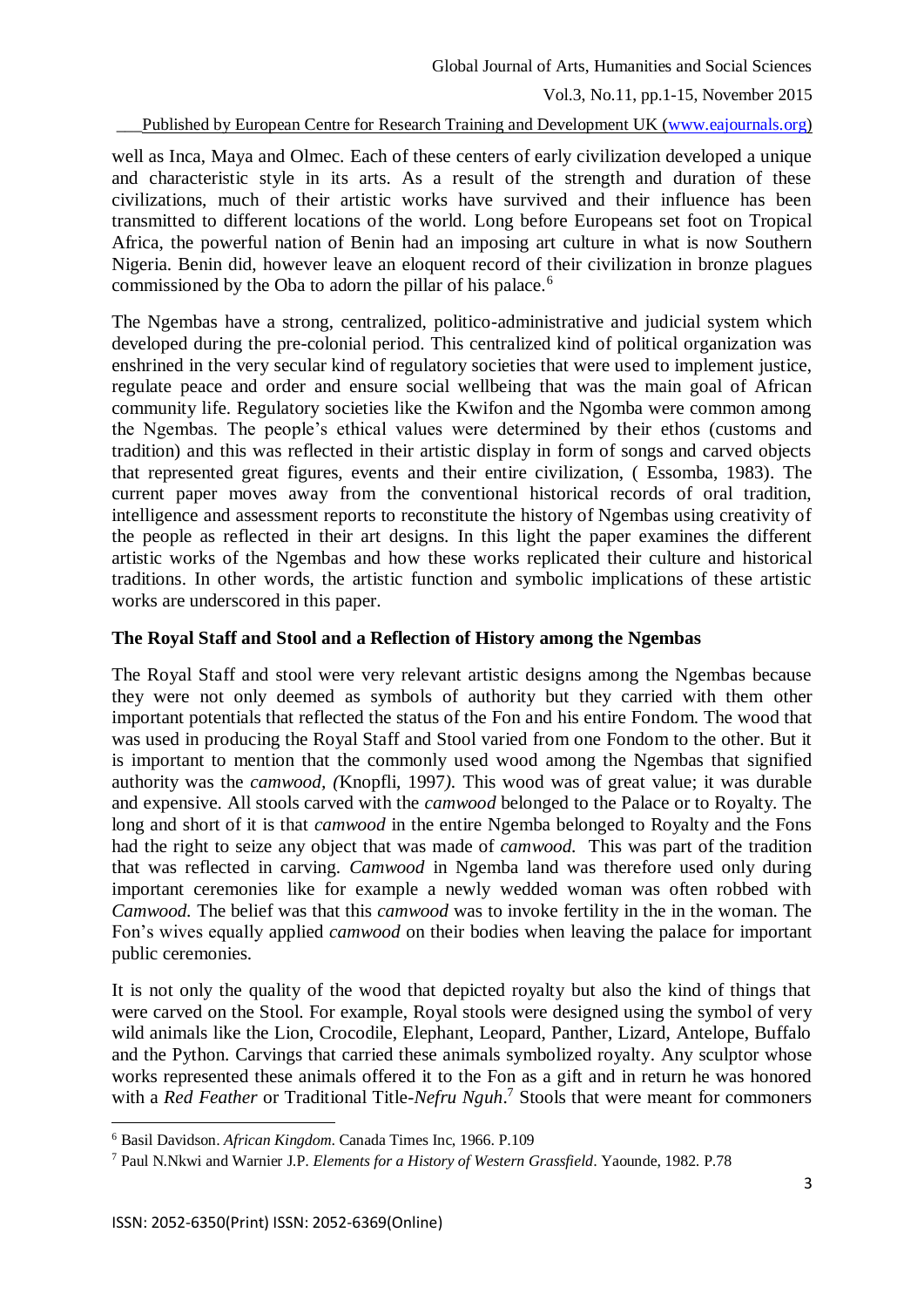#### Published by European Centre for Research Training and Development UK [\(www.eajournals.org\)](http://www.eajournals.org/)

could not carry these important symbols. The symbols that were reserved for notables and commoners were different. The different classes that existed in Ngemba society were therefore represented in their carved objects especially the stools. These styles, themes and models of objects created by artists in the past in Ngemba land represented the people's history and how their society was hierarchically stratified. For a sample of the Royal Stool of Awing that is one of the Ngemba groups see Fig.1 below.

## **Fig 1: Depicting the Royal Stools of Awing, a Ngemba Group**







The stools above were symbols of authority in Awing and they were restricted to the royal family. They were carved using the *Camwood.* The different designs symbolized different objects. The one on the right carries the head of an important ancestor of the land.

The Royal Staff was equally a very important carved object that portrayed the people's history. A starve was the walking stick that was held by the Fon. In most if not all of the grasslands, this staff was usually designed in a special way with different decorations inscribed on the stick. In some cases the head of the stick was designed to picture the head of a crocodile or a snake. Others carried the head of a Lion or Tiger. What is important to note here is that these different items that were inscribed on the walking staff carried different meanings and actually portrayed the level and authority of the Fon. Fons who were considered to be warriors decided to make their walking staff to be a spear. The spear symbolized the warlike nature of the Fon and his people. It was therefore not surprising that historians and other social anthropologists could make meaning out of the objects that were carried by Fons. Apart from the stool and staff, traditional cups that were made out of wood and animal horns also constituted important historical symbols.

## **Traditional Cups and Historical Symbolism**

Traditional cups were equally specially designed items that carried different symbols and the symbols that were carved on the cups varied from one class of the society to the other. Traditionally, a man's drinking cup reflected his status in society. Cups that were made out of the horn of a Buffalo were reserved for the Chief or notables. Commoners were not allowed to carry such cups around. Thus carving a cup required an extraordinary specialist whose age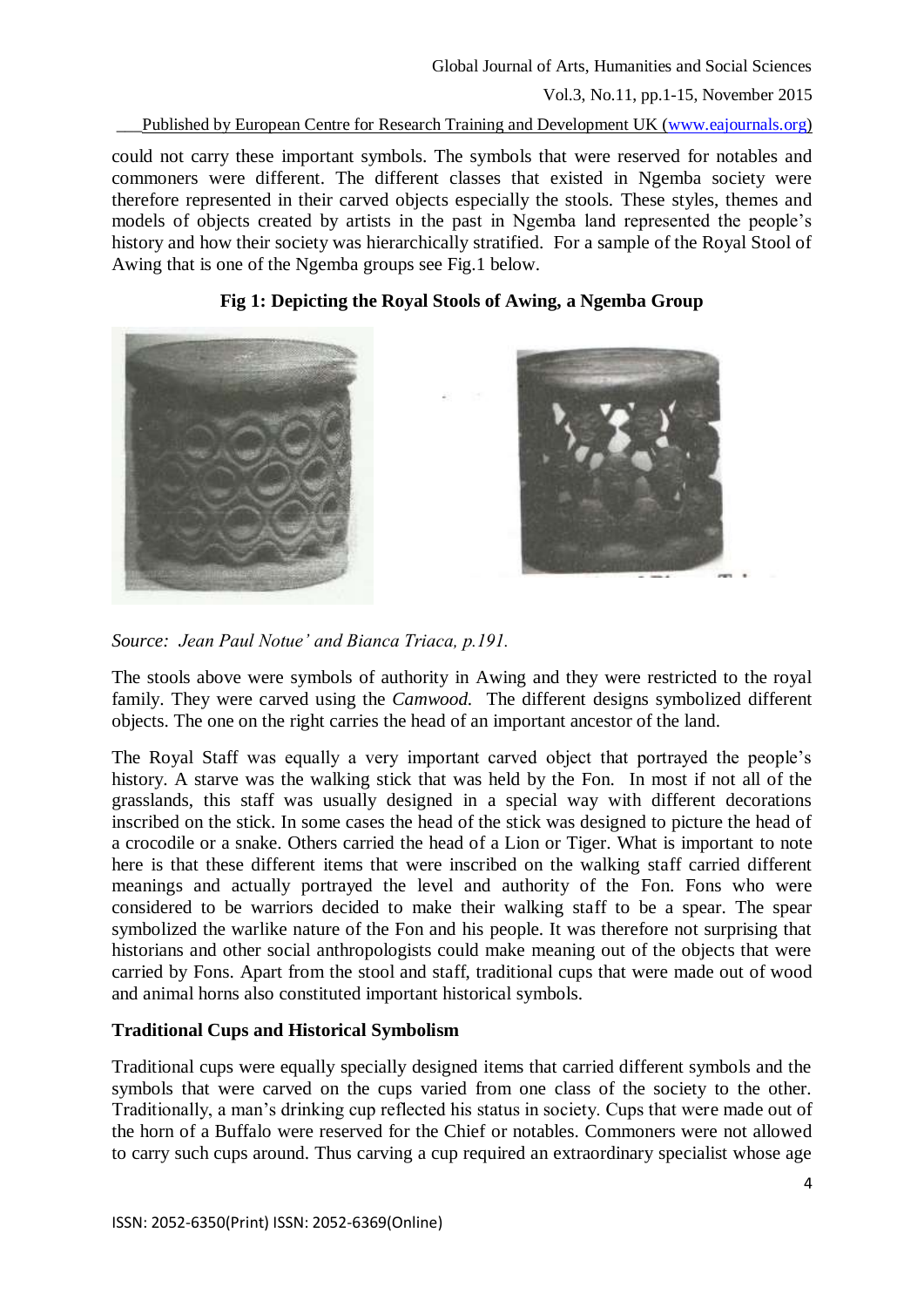Published by European Centre for Research Training and Development UK [\(www.eajournals.org\)](http://www.eajournals.org/)

and experience in choosing the material used for production played an important role. Cups that were made of the dwarf horn were commonly used by princes and princesses only and this reflected nobility.<sup>8</sup>

Traditional title cups were considered the most precious and sacred insignias of the land. It was a symbol of power and any person who possessed it was considered a family head with a very important role to play at the level of his family and the entire village. The traditional cup was therefore a delicate heirloom<sup>9</sup> that was handed down from one generation to the other and often to the most honored member of the family. These cups were used to perform libations and important rituals with regard to the survival and good health of the family. They were used for reconciliation in the event of family disputes. These traditional cups were also used to place a curse on a person or family member who decided to bring shame upon his family or an entire community.<sup>10</sup> This shame was in the form of suicide, witchcraft practices, murder and disrespect of a title holder. Abominable acts like adultery were also seriously cursed using these traditional cups that were believed to carry a lot of powers.

Another type of traditional cup was the cow horn that was mostly used by commoners. Traditional cups were believed to be linked to the ancestral spirit and the powers of the predecessor. It was used for blessings of all kinds be it in the case of a new born or a marriage ceremony. Therefore, drinking out of the ancestral cup, a couple had the blessings of the ancestors that were manifested in child bearing and peace in the marriage home, (Nkwi, 1982). These traditional cups were thus very important instruments that were used to convey a people's history. For details on some of these traditional cups that were used by the Ngembas see Fig11 below.



**Fig ii: A Picture of Ancestral Cups in Awing, a Ngemba Group.**

*Source: Nkuma Che Alota. Arts and Culture in Upper Ngemba: The Case of Awing 1889-1961. A Dissertation submitted in Partial Fulfilment of the Requirements for the Award of DIPES 11 in History, Department of History, University of Bamenda, 2012, p.46.*

The two cups above are made of two different animal horns. The one to the left is a Buffalo horn that depicts royalty while the one to the right is a cow horn that is use by commoners.

<sup>8</sup> Jean Paul Notue. The treasures of the Mankon Kingdom. Mbalmayo, 2001p.60.

<sup>&</sup>lt;sup>9</sup> Valuable Object that has been given by an old man of a family to a younger one over many years.

<sup>&</sup>lt;sup>10</sup> Interview with Mathias Mbonglen M. Bamenda, 12 August 2001.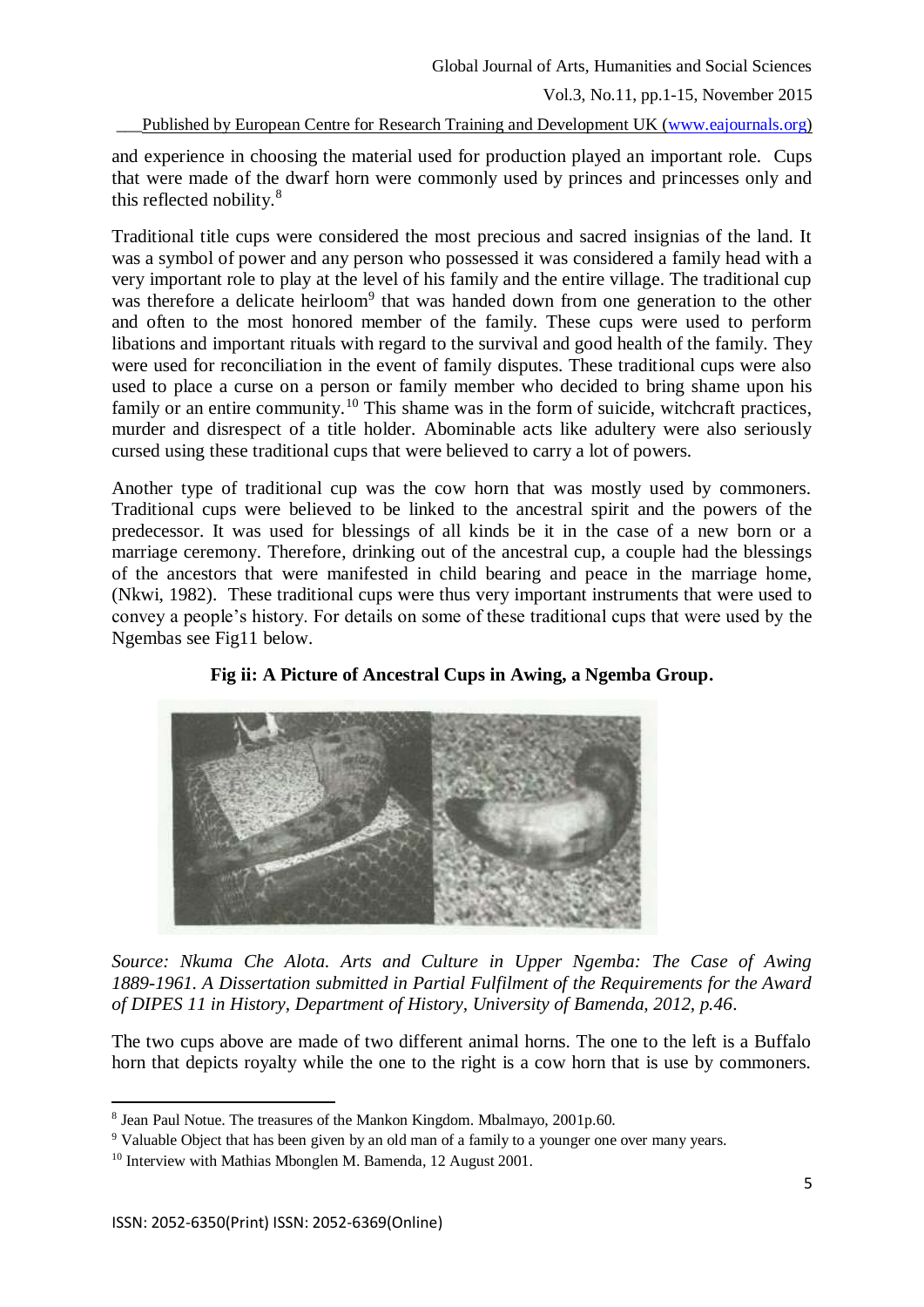Published by European Centre for Research Training and Development UK [\(www.eajournals.org\)](http://www.eajournals.org/)

The cow horn can be use by family heads and these cups that are used by family heads are often headed down from one generation to the other. One of the things that a successor will always inherit from his father is the cup and it is believed that handing over this cup to a successor the dead man transfers the powers of his ancestors to his heir.

## **Talking Drums and Transmission of information among the Ngembas**

The Ngembas have a rich history of communication which is reflected in the way messages were transmitted from one location to the other. The talking drum was an important instrument in the history of the Ngembas. It was a wooden object that was designed in a special way that it produced different sounds. The message conveyed through the talking drum was mostly interpreted by the elderly who had a mastery of the language and an understanding of the sound of the talking drum. This talking drum was usually placed at the entrance of the Palace and in almost every home it was at the center of the yard in front of the compound. These talking drums were used to summon the villagers when the need arose. Important messages were conveyed through the talking drums. For example the death of a king maker or an important personality was often announced through the talking drum. The Chief also used this forum to summon community labor. Thus, these drums were used as a traditional form of telephone and the media. History was therefore not only conveyed through legends and myth but carved drums were equally used as historical instruments. When the Chief had to summon the war council, this was done using the talking drum. The various *manjongs*<sup>11</sup> also used this instrument to pass across war messages. It can therefore be observed that the Ngembas had a rich history of communication. For a clear picture of the talking drum in the Ngemba land see Fig.111 below.

## **Fig iii: Showing the picture of a Talking Drum at the Entrance a Ngemba Palace.**



*Source: Nkuma Che Alota. Arts and Culture in Upper Ngemba: The Case of Awing 1889-1961. A Dissertation submitted in Partial Fulfilment of the Requirements for the Award of DIPES 11 in History, Department of History, University of Bamenda, 2012, p.43.*

 $11$  A manjong was the military regiments of the various Chiefdoms that were constituted according age grades. Thus there different categories of Manjong within the same chifdom. Every age group had its own manjong.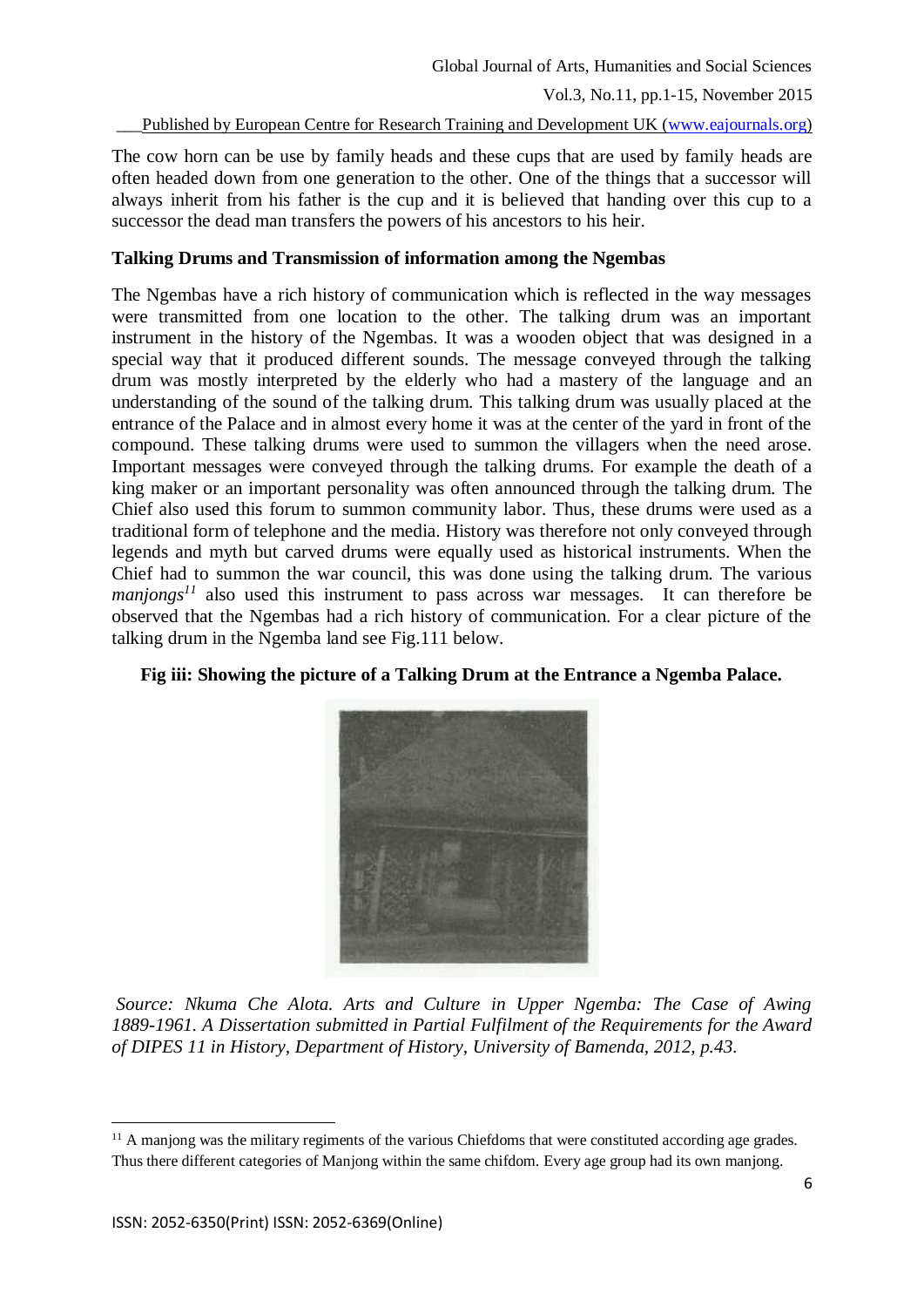Published by European Centre for Research Training and Development UK [\(www.eajournals.org\)](http://www.eajournals.org/)

Fig.iii above is indicating the picture of a talking drum at the entrance of a Ngemba Palace. There are specially trained individuals in the palace who use these talking drums to convene community labour and send out other important messages as ordered by the Fon.

# **Symbols, Masks and Historical Reflections**

Masks were wooden objects that were produced using soft sticks called *aponwing,* which does not crack easily. The masks were meant to be seen in action during traditional performances. Masks were quite outstanding in terms of designs and outlook. They were elements of long traditional history in Africa. In African traditional set-ups, the use of masks has been associated with agricultural rites; funeral and initiation rites and they equally explain the kinds of gods that are worshipped by the people. In Awing, masks were used during important traditional occasions and festivals like the *Ndong<sup>12</sup>* Festival and even initiation rites and death ceremonies which are still very common today. Masks were images of a spirit but not the spirit itself. Thus it was designed to capture the strength of a human being or an animal at the point of death.<sup>13</sup> The use of mask for traditional performances was generally devoted to men while the women were not allowed to see some of these masks especially pregnant women.

In addition masks were made of different shapes and sizes carrying different animal face like Buffalo, Elephant, Leopard and a panther bird and human faces. The harrowing quality of this dancing mask came from wearer's belief in the spirits represented by the masks, strange forces that were supposed to flood through him.<sup>14</sup> (For details on some of the different masks objects among the Ngemba see Fig v below).



**Fig IV: Showing some carved mask objects of the Ngembas**

*Source: Jean Paul Notue and Bianca Triaca, p. 223-224.*

**<sup>.</sup>** <sup>12</sup> The Ndong Festival was an annual Dance that brought Awing People in and out of the Village together to deify their ancestors.

<sup>&</sup>lt;sup>13</sup> Interview with Lucas Laah, Sub-Chief Awing, 17 September 2011.

<sup>&</sup>lt;sup>14</sup> Interview with Mbanten, Notable in Bafut. Age  $80+20^{TH}$  August 2011. (For Details on the samples of masks

in Ngemba land see Fig. iv below.)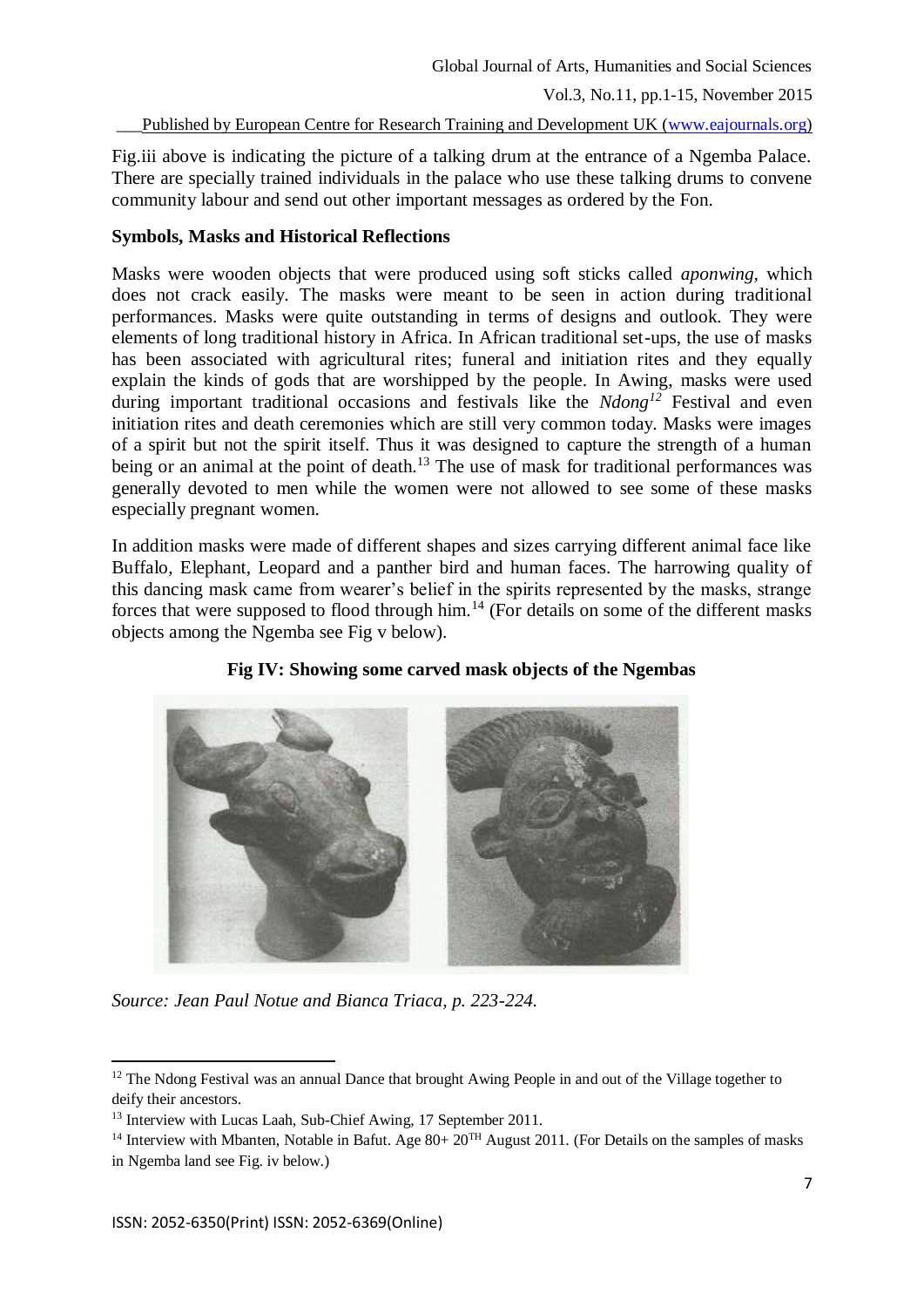Published by European Centre for Research Training and Development UK [\(www.eajournals.org\)](http://www.eajournals.org/)

The mask to the left is an elongated wooden helmet mask symbolizing the carved head of a Buffalo. The one to the right is an anthropomorphic wooden mask surrounded by a curved band engraved with vertical lines used during traditional ceremony.

#### **Statues, Door Posts and Historical Reflections**

Statues and Door Posts of all shapes and styles were used during the pre-colonial period and up till date some of these carvings still exist in many if not all of the Ngemba chiefdoms. These carvings on the Door posts represented human images especially important figures in the history of the Ngembas. The statues sometimes had pearls and cowries which represented or commemorated kings, Queens Princesses, Notables, Servants or Protective Guardians.<sup>15</sup> Some of the statues were used for various purposes in performing rituals by the community, for ancestral worship, divination, healing justice, worship of twins and fertility rites. The statues that were placed around the throne were believed to be symbols of protection and security. Some also symbolized greatness, loyalty or war. The statues of great War Lords were equally produced and preserved for posterity. (For details on some of the statues and Door Posts See Fig vi below).

## **Fig V A: Showing the carved statute of Ngemba Fon holding a Royal Cup and a pipe and his notable.**



The above picture in Fig VA represents a seated Fon, holding a pipe with the left hand and in his right hand is a drinking horn. Around his neck is a necklace of boar's tooth and beads. Besides the Statute of the Fon is the Statute of *Chinda<sup>16</sup>* carrying wine that is meant for the Fon*.* The last statute to the extreme right reflects a notable in a traditional outfit.

 15 Interview with Tata, Capenter. Aged 51+ November 2011

<sup>&</sup>lt;sup>16</sup> A chinda in Ngemba is simply the servant of the Fon.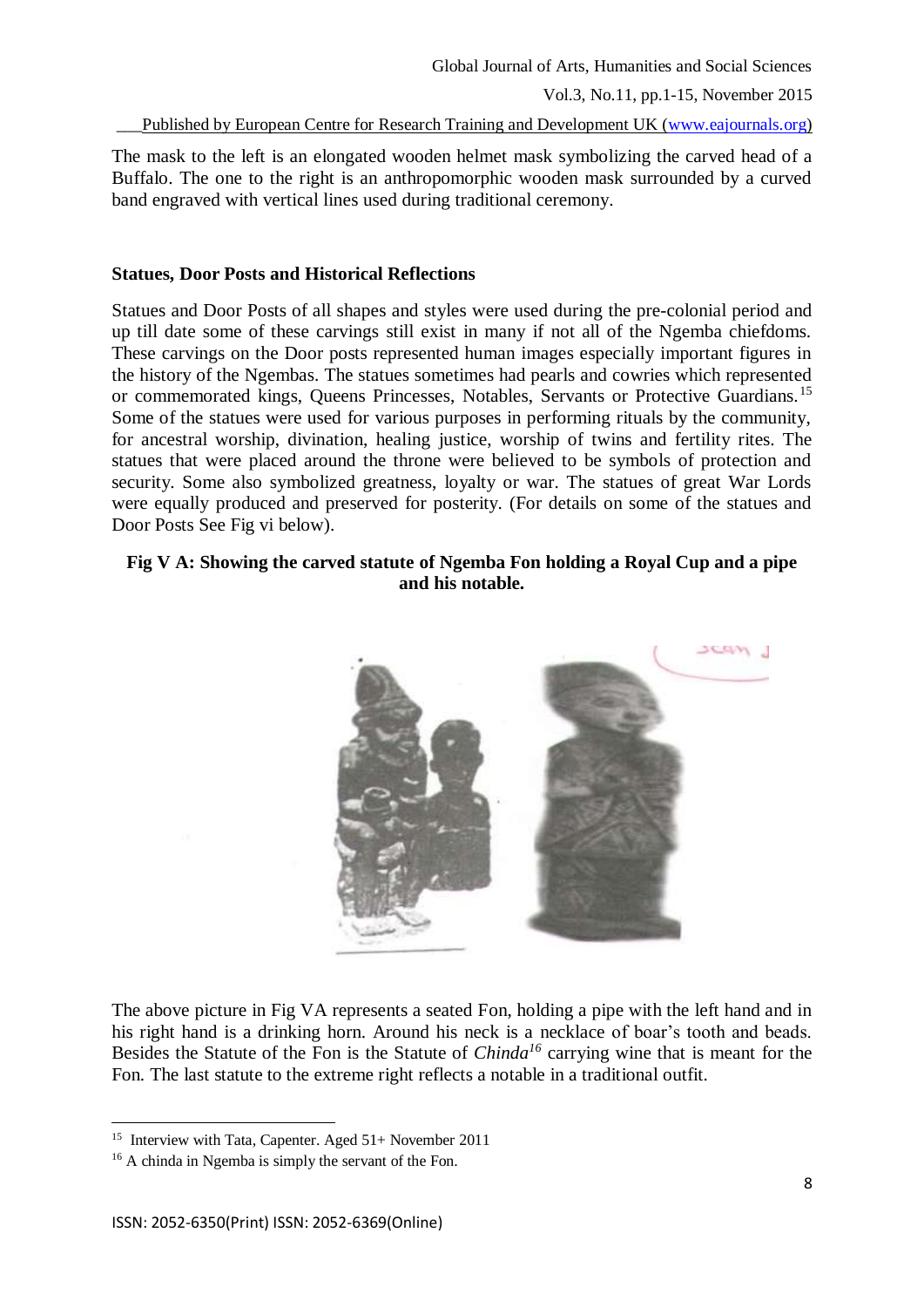

**Fig VB: Showing a Traditional Door Posts in Pre-colonial Awing**

*Source: Ndong Awing Executive Cultural Diary 2009.*

Fig VB carries the picture of some designed door posts in the Ngemba ethnic principalities. In some instances the door post will be designed to carry the image of the purported founder of the land. Others will reflect important heroes in the history of the Fondom. In summary, the door posts of various designs and symbols carried different historical meanings.

# **Stone Carvings and History among the Ngembas**

The geographical location of a majority of the Ngemba chieftaincies in the valleys provided stones from the hills and quarries for sculpture. Stone carvings were an important activity in the area during the pre-colonial and early colonial eras. Items that were chipped out of stones were lumpy pieces of stone trimmed to give a rough point or cattery edge down the sides as well as bladelike point and land axe. Stones were used by the Ngembas in the pre-colonial period to produce local instruments used for carving like local hammers, axes that were chiseled out of stone to give a sharp, rough pointed edge. Sharp pointed stones were used to produce spears for hunting and to fight inter-ethnic wars. Important dates and remarkable events in Awing were also inscribed on stones and these stones carried historical data that was preserved in special locations in the palace. This depicted a traditional method of recording history that was famous among the Ngembas. Apart from the carving and stone work artisanal activities that were used to convey the people's history, the weaving industry was equally an important sector.

## **The Weaving Sector as a Medium of History among the Ngembas**

Two renowned centers for weaving in the Western Grasslands were the chiefdoms of Bamessing and Meta. However, some of the Ngemba ethnic groups were also noted for their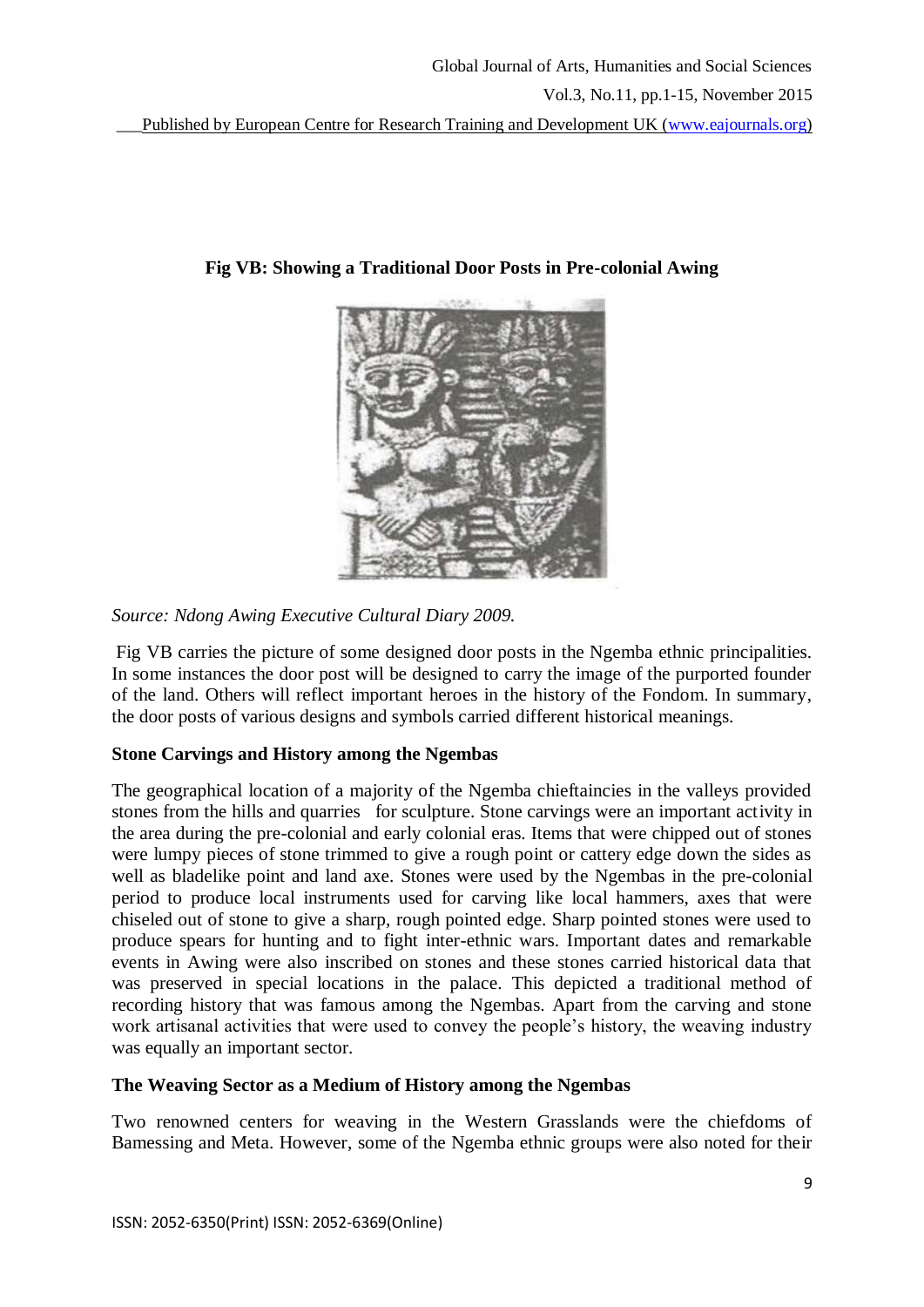Published by European Centre for Research Training and Development UK [\(www.eajournals.org\)](http://www.eajournals.org/)

weaving prowess. Weaving was common among the Ngembas and it is still highly practiced today. The most common raw materials used by weavers were bamboo and fiber that were gotten from raffia palms. Those involved in this activity were women, men and children and it was a close family activity. It was mostly carried out during leisure time. Some of the weaved articles included things like rain-hoods, baskets, bags, caps, mats and cloths. The rain-hood was a local flat umbrella that was mostly worn by women in their farms. These local umbrellas were mostly produced by women and it was highly demanded in Ngemba land where agriculture was a principal occupation.

Baskets of all kinds were also made during the pre-colonial period. Prominent among these baskets were those used for farming and the special baskets that were used as dishes for storing food. The *Akah* was a specially designed basket that was used to serve food to notables. Both men and women were involved in the production of these baskets. The men mostly produced *Akekah* that was a special basket that was used in the harvesting of coffee. This basket was produced seasonally depending on when coffee was ready for harvest.

Bags of all kinds were also produced but the most common ones were the raffia bags. There were also specially made raffia bags made for the chief and that used for family shrines called *Apemah-shiwe* in Awing language. What were remarkable about these bags were the different objects that were inscribed on the bags using special designs. Some of the bags carried the effigy of important personalities like the founders of the different ethnic groups. The different families sometimes designed bags that carried the portrait of their family ancestors or gods. Important shrines and cultural sites were equally designed on these bags. From these inscriptions on the bags, a historian could be able to recover some important elements of the people's history. Apart from using fiber to weave bags, some of the bags were designed using animal skin. Bags that were made of tiger skin or the skin of the lion were restricted to royalty. A commoner was not allowed to carry a bag that was made of leopard skin or that of a tiger. For samples of these bags that were weaved in Ngemba land see Fig.vii

### **Fig VI: Samples of some of Traditional Bags that were produced in Ngemba**

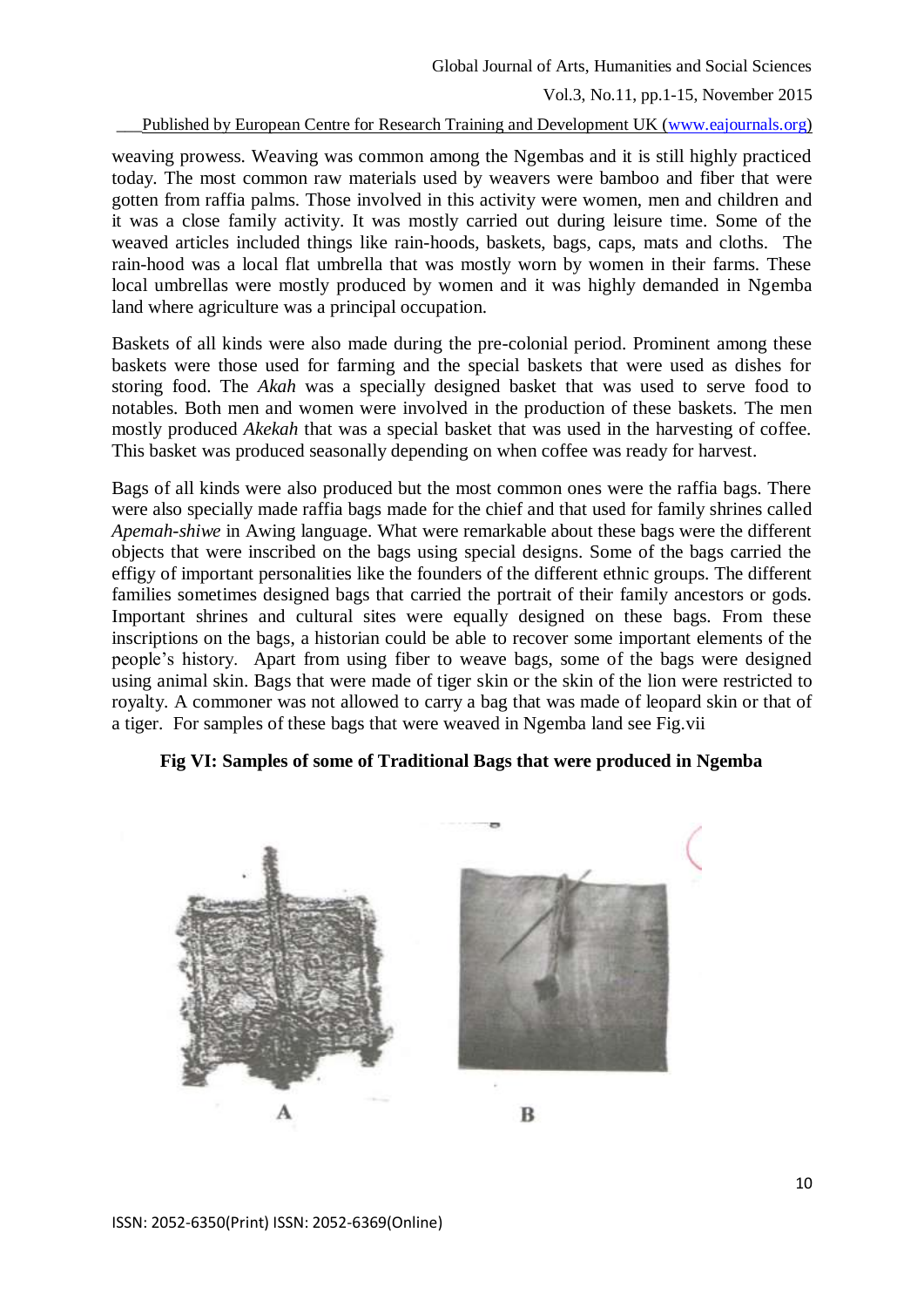Published by European Centre for Research Training and Development UK [\(www.eajournals.org\)](http://www.eajournals.org/)

*Source: Ndong Awing Executive Cultural Diary 2009 and 2010 and Jean Paul Notue' and Bianca Triaca, p.207.*

Plate A represents a pre-colonial royal bag used only during the coronation of a young prince as chief. Plate B represents a secret bag usually kept in the family shrine. This bag usually contained varied secret objects, which perform different ritual functions. It was a routine to see a porcupine spine attached to the main surface of the bag underneath the handle.<sup>17</sup>

## **Pottery Objects and Expression of History**

Pottery was an aged-old activity that was performed by the Ngembas. With the discovery of fire, man saw the need to prepare his own meals. To do so, there was the need for creativity and this resulted in the fabrication of vessels using clay. Farming and pastoral communities needed pots for carrying and storing water. Basic clay vessels were made for different purposes and functions. The clay deposits around Bamunkumbit, Awing and Bamessing were used to make pots and pipes. The clay that was used in molding of pots was thick, red and whitish in color.<sup>18</sup> The most luxurious items made of much finer clay, were palm and raffia wine mixing and serving jars, eating bowls and cooking pots used during traditional festivals. A special pot was also made specifically for the boiling of herbs and palm wine. This pot in Awing was referred to as *Abangha.* There were two types of pottery: an ordinary one for daily use in the kitchen and on the farms and a *de luxe set* for the wealthy*.* Women exclusively made simple cookery items while the men produced mostly figurative objects. Clay pipes were carved by men out of a lump of refined clay- small ones for women and bigger ones for men. The bigger pipes were often elaborately decorated especially at their base using all sorts of geometrical patterns or animal heads. For a sample of some of the clay objects that were produced in Ngemba land see Fig.vii below.

## **Fig VII: Reflecting some clay objects that were commonly fabricated in Ngembaland**



<sup>17</sup> Interview with Juliana Ngekum Alota, farmer, aged 52+ Bamenda, 21 August 2011.

<sup>18</sup> National Archive Buea (NAB) File No.1078 Ab25 p.201.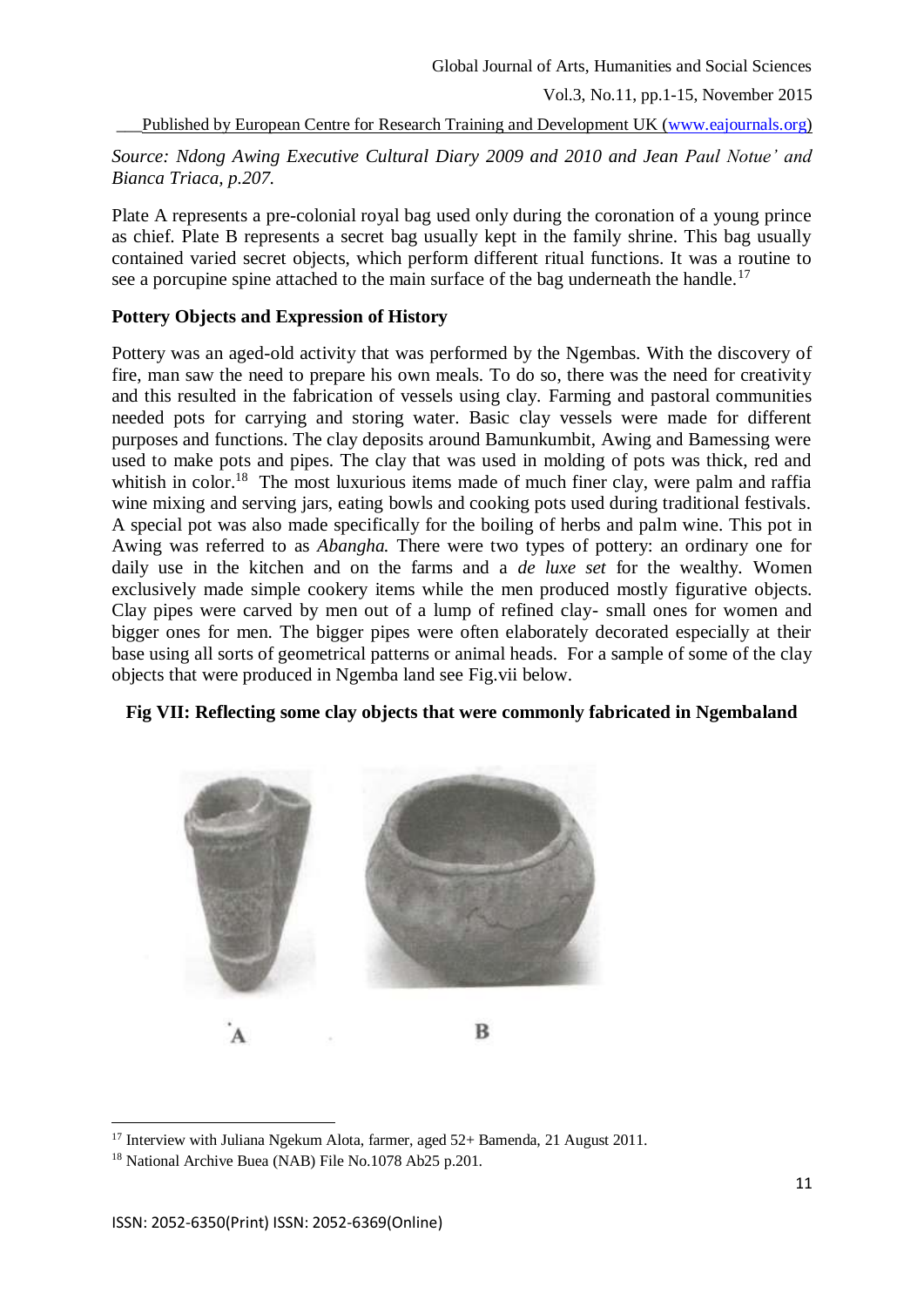Published by European Centre for Research Training and Development UK [\(www.eajournals.org\)](http://www.eajournals.org/)

*Source: Nkuma Che Alota. Arts and Culture in Upper Ngemba: The Case of Awing 1889- 1961. A Dissertation submitted in Partial Fulfillment of the Requirements for the Award of DIPES 11 in History, Department of History, University of Bamenda, 2012, p.54.*

Fig. A represents a pre-colonial clay pipe that was generally used by men for smoking tobacco. **B** reflects a pre-colonial clay pot that was used for cooking food for the family. Other clay objects that were manufactured included serving bowls from which soup was distributed after cooking.

### **Blacksmithing Sector and Historical Expression in Ngemba Land**

The art of iron production in the world was first discovered in Asia Minor around the Second Millennium BC.<sup>19</sup> The knowledge of iron production later developed and spread to Assyria, Meroe in Nubia and Nok in Northern Nigeria around the Third Century BC.<sup>20</sup> Iron Age cultures of the South and Central Africa (Zaire) are dated flexibly from about 0-500 AD. By the 5th Century A.D, most people of the forest culture of West and Central Africa were using iron products. The knowledge of iron works was carried on and spread to different parts of Cameroon by migration and population movement and it reached the Bamenda grasslands on or before  $300$  AD.<sup>21</sup>

This scientific revolution ushered in a process of rapid cultural change, wherever and whenever it occurred and this provided the basis for all sophisticated technologies.<sup>22</sup> For Sub-sahara Africa whose economy depended primarily on cultivation and hunting in the precolonial era, the advent of iron technology was an important innovation because of the basic but relevant items that were produced for different kinds of productive purposes. Experimental studies carried out by J.P Warnier, M. Lowlands and I. Fowler on iron works in the Bamenda grasslands indicate that the Ngembas did not constitute leading centers of iron production in the grasslands but they were involved in iron works. They operated iron centers at a small scale compared to leading centers like Babungo, Bamessing and Bamengam in the Ndop plain.

Smithing was the act of processing bloom smelts to usable iron tools. The knowledge of Ngemba smithing could be traced back to their history of migration. It was believed that as a result of their movement, the art of smithing was copied from Bamessing and Babungo people of the Western grasslands. This activity was mostly performed by men. For one to become a blacksmith, he was obliged to learn the act from his father or others who were specialists in iron works. During his apprenticeship, he helped his father in the industry by gathering fragments of iron that fell on the ground during production. When this was done, the young apprentice gathered experience in the process. There existed two types of iron ores-the black and red types.<sup>23</sup> The black was the most common that was used at the time. It

<sup>19</sup> Nkwi and Warnier p.125

 $20$  Ibid., p126.

 $21$  Ibid.

<sup>&</sup>lt;sup>22</sup> J.C. Anene et al. (eds) Africa in the Nineteenth and Twentieth Centuries. Ibadan: Ibadan University Press, 1966, p.51.

<sup>23</sup> Northern T. *The Art of Cameroon, Smithsonian Institution Traveling Exhibition Service*. Washington DC 1984, P.4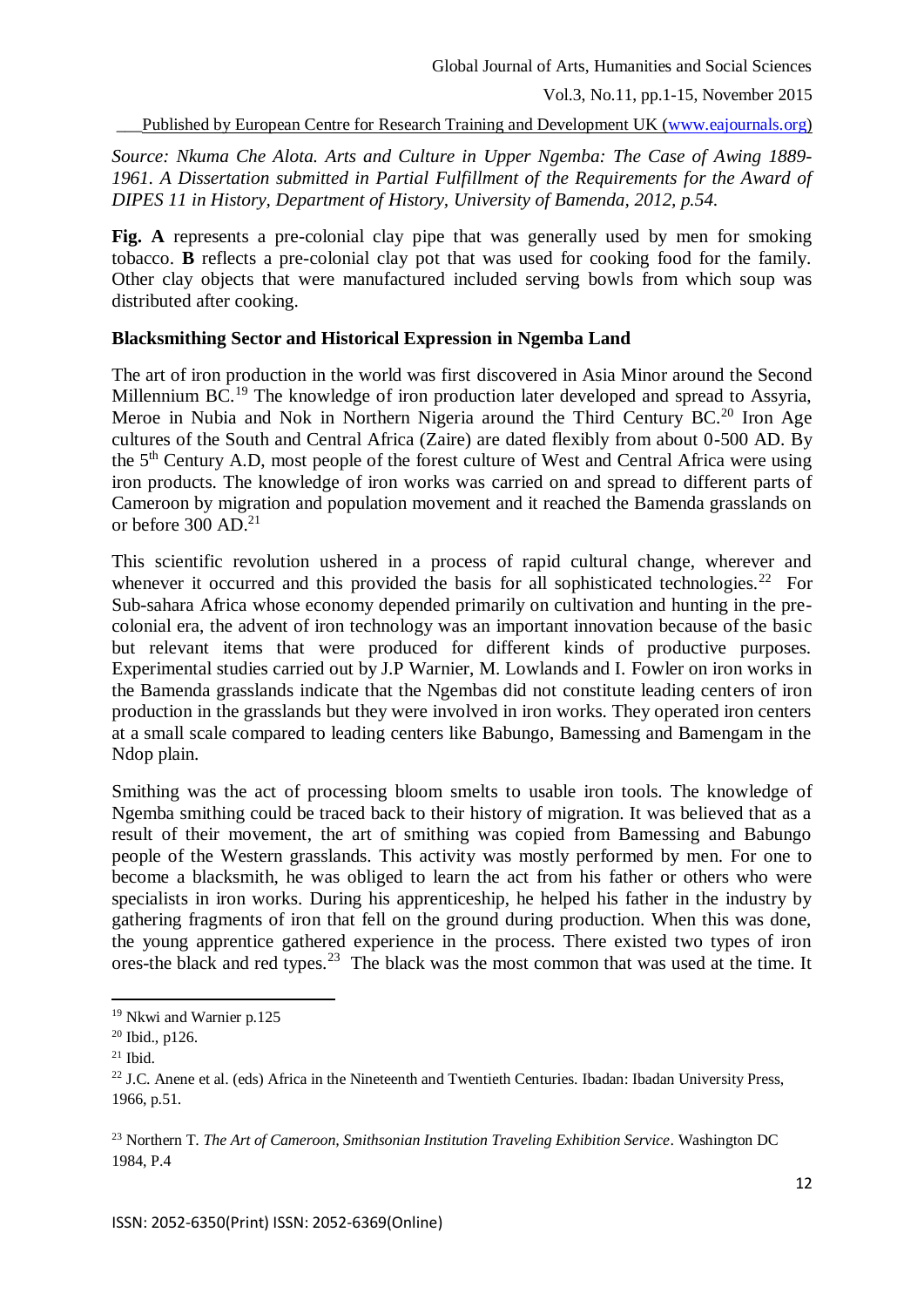Published by European Centre for Research Training and Development UK [\(www.eajournals.org\)](http://www.eajournals.org/)

was used for the production of tools like farming hoes which were made in varying sizes like cutlasses, spears for hunting and warfare and walking spears for men. Brass was used to produce objects like pipe that was used for smoking tobacco (for details see Fig VII below). Ankle-bells were also produced that were used to encourage young children of the ages of one to two years to walk. Bells were also produced to identify dogs in the bush during hunting. This was done to avoid a situation where a hunter could accidentally gun down his own dog.

### **Fig VIII: Illustrating different shapes of Brass pipes that were designed in Ngemba Lang**



*Source: Jean-Paul Notue' and Bianca Triaca, p.232.*

Fig **A** and **B** reflects pre-colonial Brass pipes that were fabricated by blacksmiths. **A** was decorated using a geometric motifs. **B** was decorated with elephant motifs made of metal (bronze and brass) with a geometric decoration to figurative art representing royal animal reserved for the Fon.

Labour in the blacksmithing centers was manual and manufacturing literally meant manual production. It was believed that the number of itinerant blacksmiths in pre-colonial Ngemba were many. They sometimes covered long distances to purchase iron for their smelting activities.

## **The Clothing Industry and Ngemba Historical Values**

A distinctive feature that makes the Ngembas different from the other ethnic groups in Cameroon and specifically the forest inhabitants is their style of dressing. Ngembas were manufacturers of items like cotton cloth, silk cloth, woolen and raffia cloths long before the colonial era. Hides and skins were used to manufacture bags, mats, shoes (slippers), hats and many other things. These different items produced varied in shapes and sizes from one ethnic principality to the other. Dressing could therefore be used to distinguish a particular ethic group from the rest. Each community had people that were specialized in cloth production. Locally made cloths among the Ngembas had different appellations. Some were called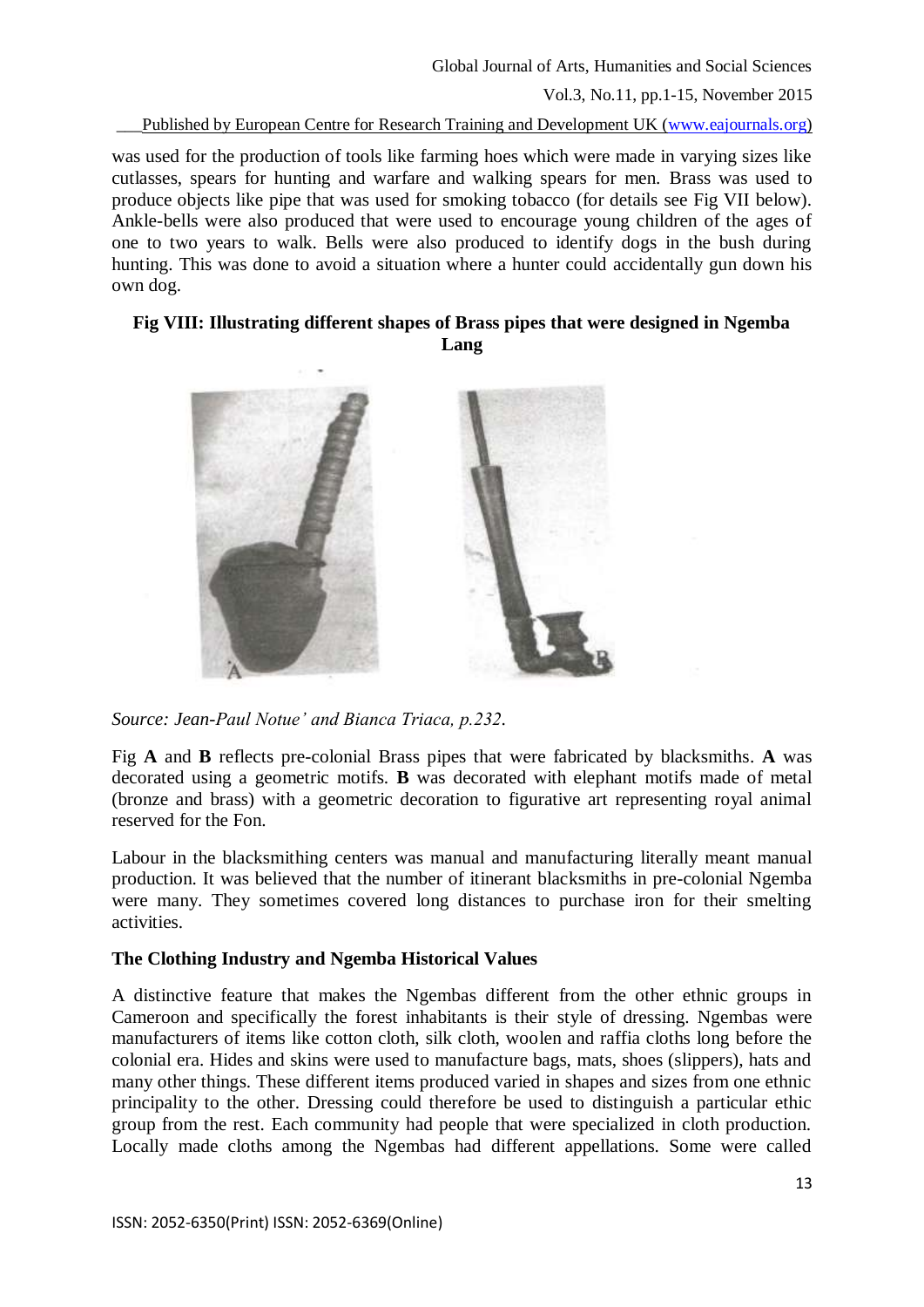Global Journal of Arts, Humanities and Social Sciences

Vol.3, No.11, pp.1-15, November 2015

### Published by European Centre for Research Training and Development UK [\(www.eajournals.org\)](http://www.eajournals.org/)

*Ngwashi* and other brands included *Jikija, Awondo, Muso*, *Ndem and Nto'o* . *Ngwashi* was tied around the waist just to cover the private parts. Those who specialized in the production of Ngwashis among the Ngembas were mostly the men. This style of dressing among the Ngembas could be compared only to the Zulus of South Africa. It was a distinctive feature of the people's history. The cloths that were worn by women was held on by strings of beads or coils of the same cloth tied round the waists, while girls went naked until they were married at the age of seventeen and eighteen.<sup>24</sup> Cloths from animal skin were worn by the Chief. It is important to note that cloths that were made of leopard and tiger skins symbolized royalty. The most common traditional dress among the Ngembas was the heavily embroidered gown worn with a four tailed skirt of two separate sides tied round the waist.<sup>25</sup> Historical sources hold that the Ngembas copied some of their dressing styles from the contacts they made during migration. Some of their production techniques were copied from the Bamessing while others especially marking and dyeing techniques were copied from the Bororos. Some of these dressing styles are no longer practiced but they are usually displayed during traditional festivals. After looking at these different aspects of art display it is important now to establish the link between these art productions and the history of the Ngembas.

## **Artistic Works as Mediums of History**

The above African artistic works mentioned above involve different pattern, designs and reflections. They reflect different aspects of a people's culture and way of life. African cultural values can therefore be preserved through works of art. Therefore apart from the conventional sources of recording history, the Ngembas can also recover certain missing elements of their history through their recovered art works.

The survival of a people's culture depends on the rich cultural heritage that is handed down from one generation to the other. The rich culture of the Ngembas was partly stored in their artistic works, some that have survived till date. This holds true for some traditional stools, statutes and masks that represented different aspects of the people's cultural values. Masks are reflections of many different things in African history and culture. Apart from their cultural survival and identification, they were very important to the Africans as they showed honor to their ancestors. The design of the masks varied from one Ngemba chiefdom to the other depending on the different objects that they symbolized. Masks were used in ceremonies, generally depicting deities, spirits of ancestors, mythological beings, good and evil spirits, the dead, animal spirits and other objects that were believed to be having power over humanity.<sup>26</sup>

Statutes were also used convey a people's belief pattern and way of life. The statute sometimes had pearls and cowries. They were used to commemorate kings, Queens, Princes, Princesses, notables Servants or Protective Guardians. Some of these statutes were used for various purposes in rituals by the community like ancestral worship, divination, healing, and justice and fertility rites while others represented nobility. Ngemba artistic works though of much relevance, it was as a result of the people's commitment to their belief system, arts, symbols, knowledge of law and custom and habit of the people that is responsible for the cultural survival of the people and the rich cultural identification.

<sup>24</sup>J.A . Ngwa. *An Outline Geography of the Federal Republic Cameroon*.p.88 <sup>25</sup> Ibid.p.89

<sup>26</sup> www.africaguide.com/culture/artcraft.htm. 730am 15 October 2011.